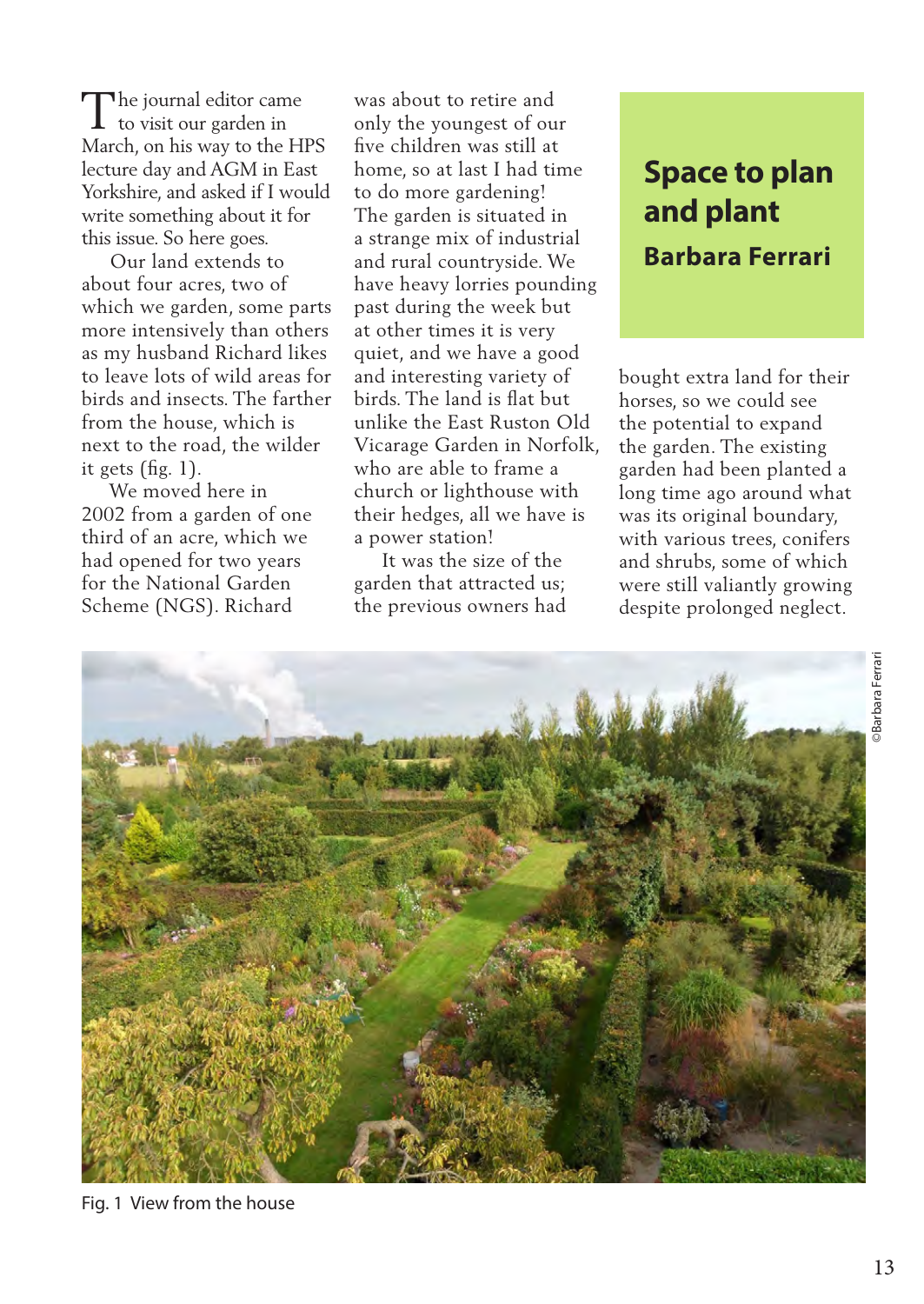

Fig. 2 The long double borders

We had holly, laurel, privet, juniper, yew, a copper beech, a lime, cedars, various old fruit trees, a hawthorn hedge and lots and lots of brambles. One of the cedar trunks was almost buried by grass clippings, and a large area of grass had been used as a permanent bonfire site. There was a narrow south-facing border of sorts in front of a part of the hawthorn hedge.

 We had propagated lots of plants from our previous garden, which we were allowed to store in the new one. Then, a couple of days before we were due to move in, there was an explosion in the kitchen which blew out most of the downstairs windows, the conservatory and some ceilings! So we started work in the garden straightaway,

as a team of builders began to repair the house.

 I badly wanted long, wide, double borders which we could look out on to from the house, so that was where we began. Richard did all the measurements and laid out the beds, his abilities at measuring etc. being much better than mine, though he is rather keen on straight lines. Fortunately these are offset by lots of the other shapes within the garden.

 Richard is also rather good at making compost on a large scale. We use all the garden waste with added contributions from the hens, the horses next door and the pigeons in the next village. We apply it liberally on the beds and in planting holes, as our soil is sandy, very stony and dry.

We often have long spells with very little rainfall and I sometimes long for a wet plot in Wales, but I suppose that would have its drawbacks too.

 The double borders are about 45m long and 4m wide, with each length divided into three sections for access (fig.2). We decided to use beech to hedge behind them, and we had learnt from our previous garden that it's best to have a path between the hedge and the back of the border to facilitate cutting and access.

 The beds and hedges were marked out and work began nearest the house. The beds were rotavated and then had the church's old carpets (just the right width for borders) put on them to keep the grass and weeds at bay.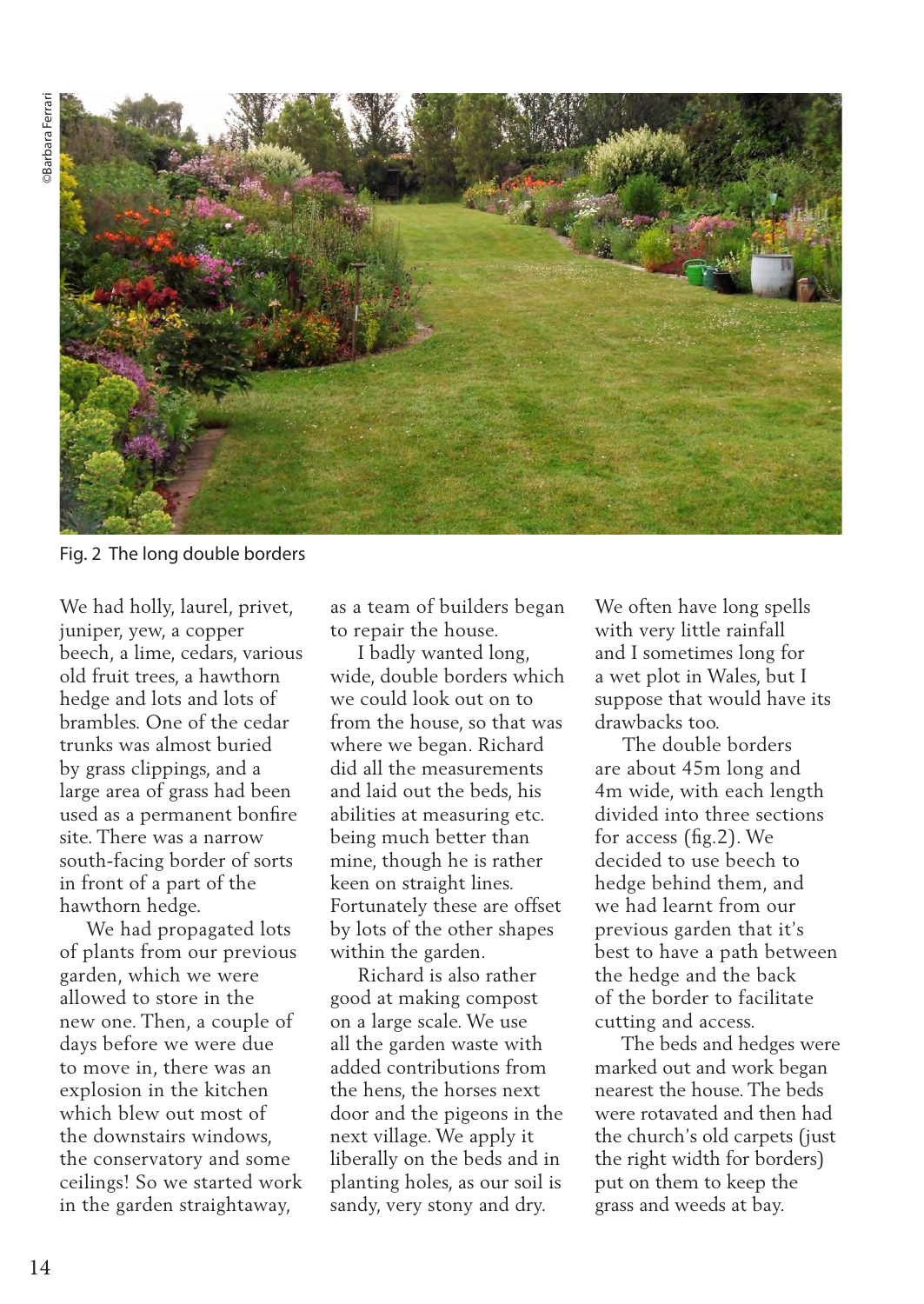

Fig. 3 Island bed is former bonfire site Fig. 4 Bog garden

One of our hardest jobs was removing the part of the old hawthorn hedge that crossed the borders in the middle, where the land rises slightly. Fortunately the only child still living at home was our son, and his muscle power came in handy. The beds were planted out with the plants we had brought with us, and new purchases and gifts from friends and acquaintances (among which some plants I'm still trying to remove – perhaps there is a case for looking a gift-horse in the mouth after all). Gradually they filled up the available space, although they took a long time to mature.

 Around this time we began work on the fairly shady garden to the east of the house, digging two long narrow beds to house my snowdrop collection, which we had brought with us in pots. This collection has expanded over the





Fig. 5 Gravel garden

years to around 200 named snowdrops and now extends to other parts of the garden – mainly the woodland and an area behind the gravel garden.

 The rest of the garden seemed to evolve naturally rather than by design, and we tackled each new area by working around what

was already there. We eventually did remove a few trees and shrubs that we could not work around. The brambles were removed to create a woodland area under the trees; the old bonfire site became an island bed (fig. 3); we added a bog garden (fig. 4)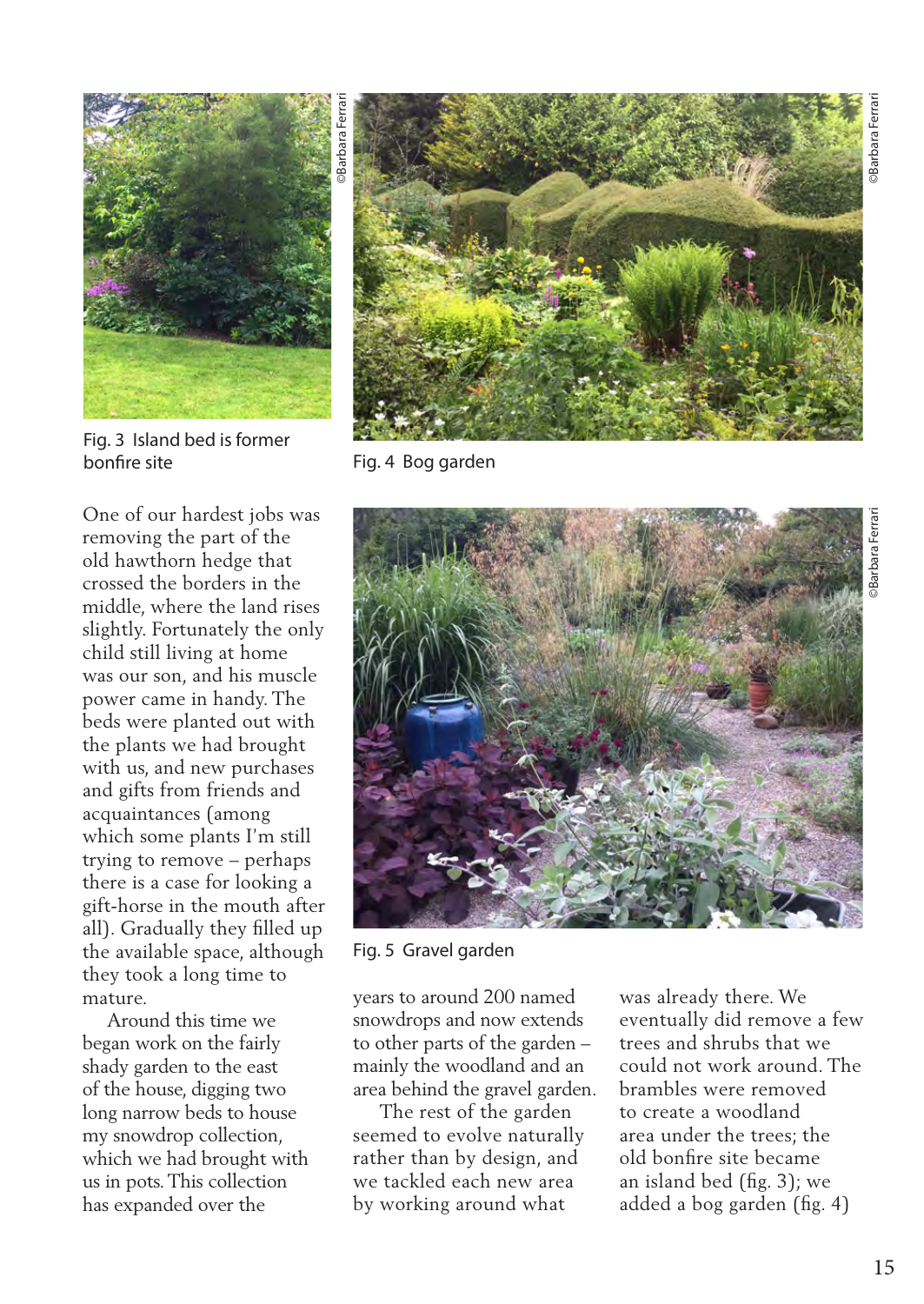

## Fig. 6

and a gravel garden (fig. 5); extended the south-facing bed (fig. 6); and planted lots and lots of hedges.

 We first opened the garden for the NGS in 2005, and we still do; our area organiser was very encouraging and thought that people would be interested to see a garden under development. We have visitors who still remember

how small the hedges were back then.

 Richard works very hard, in summer anyway, cutting the grass and later the hedges. He also grows vegetables but is far from fanatical – his greatest love is his hens! I just like growing and planting things, trying different combinations and unusual plants. Some I grow from seed, some are bought on trips out, from



Fig. 7 *Orlaya grandiflora*

visiting nurseries at HPS meetings or the odd flower show. I also order plants in spring by mail order from Elizabeth MacGregor Nursery and have bought a lot over the years from Cally Gardens when Michael Wickenden was there. Cotswold Garden Flowers, and my local nurseries Stillingfleet Lodge and Dove Cottage are also well represented.



Fig. 8 *Phyteuma nigrum*



Fig. 9 *Cornus kousa* 'John Slocock'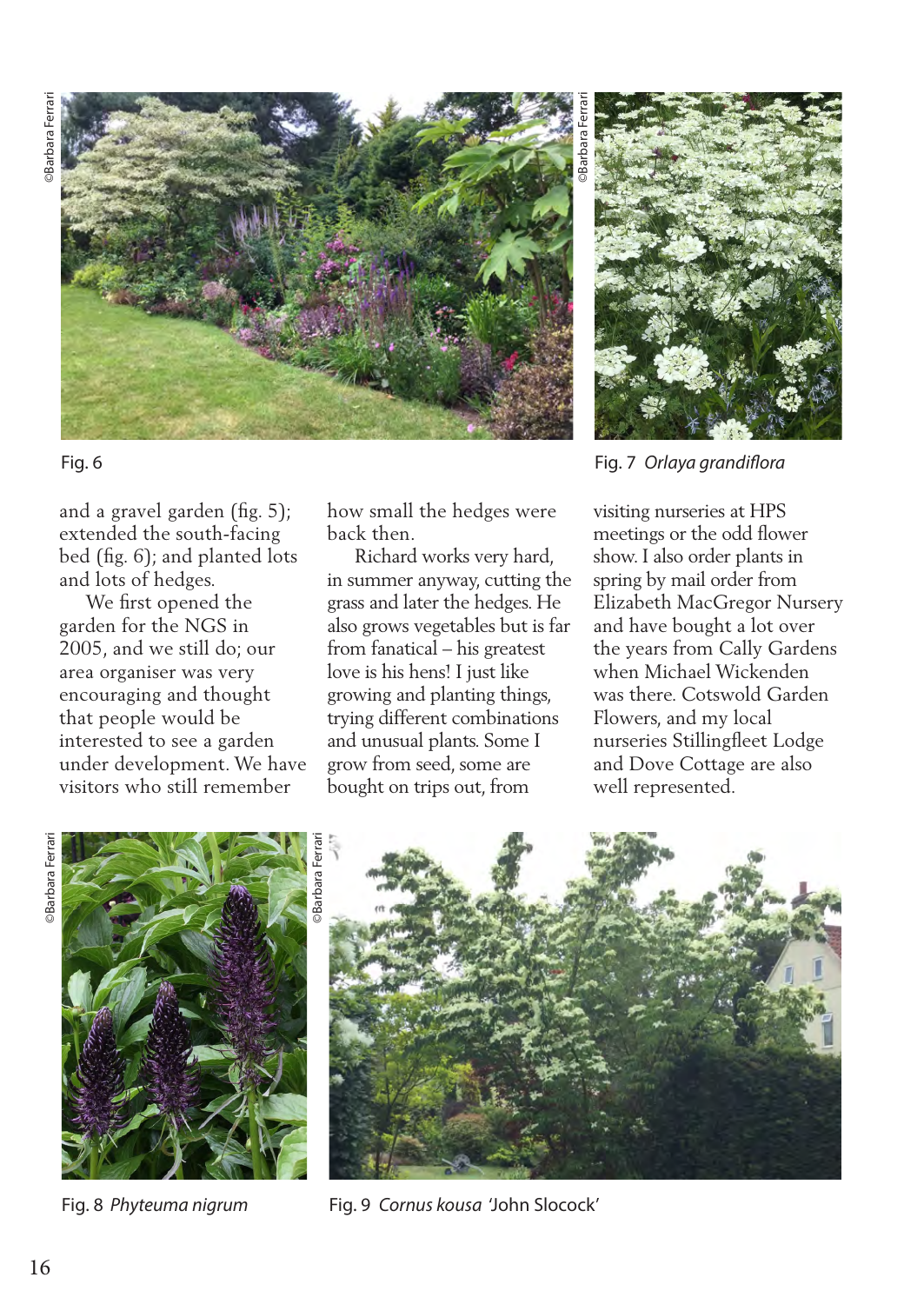I like growing lots of different annuals. People are very dismissive of them, and hardly ever buy them on our plant stall, but there are lots of lovely ones and, though not always hardy, they can appear spontaneously in subsequent years in the most unexpected and pleasing places. Admittedly though, some can be a nuisance – you only want so many *Nicandra physalodes* in the garden – but plants like *Orlaya grandiflor*a (fig. 7) and *Phyteuma nigrum* (fig. 8) are always welcome. It amazes me how well plants that seed themselves perform: my best astrantia is a seedling in a crack in the paving outside the greenhouse, and we have geraniums, euphorbias, smyrnium, phuopsis, alchemilla, corydalis and even a sarcococca all making themselves at home in various places.

 Having a large garden is hard work but it provides the opportunity to grow a wide variety of plants. We have quite a lot of different trees in the garden. Growing quite close together are *Cornus kousa* 'John Slocock' (fig. 9) and *Chionanthus virginicus*  (fig. 10), which have both flowered exceptionally well this year. In the front garden is *Ptelea trifoliata* 'Aurea' (fig. 11). However, hardy perennials are what interest me most. We have a large collection: lots of easy ones, some more tricky customers and some absolute pests.

 My dictamnus have made a good show this year with *D. albus* var. *purpureus* and one I bought as *D. a.* var. *turkestanicus* both doing well – the latter billed at the time by Cally Gardens as a 'rare variety, stronger growing with larger pink flowers on larger heads', which it has (fig. 12) – but the name has now fallen out of use. I have a bulb in my south-facing border named *Scilla hyacinthoides* (fig. 13) which has flowered for the first time – I bought it five years ago from Bob Brown! *Delphinium* 'Sweet Sensation' (fig. 14) has also performed well.

 Visitors often like the gravel garden best. It is not lined, so plants seed around and some take a lot of controlling, such as *Verbena bonariensis*, which is just too much of a good thing in there. In June, *Nepeta prattii* and *Artemisia alba* 'Canescens' (fig. 15) are looking interesting.



Fig. 10 *Chionanthus virginicus*



Fig. 11 *Ptelea trifoliata* 'Aurea'



Fig. 12 *Dictamnus* bought as *D. albus* var. *turkestanicus*